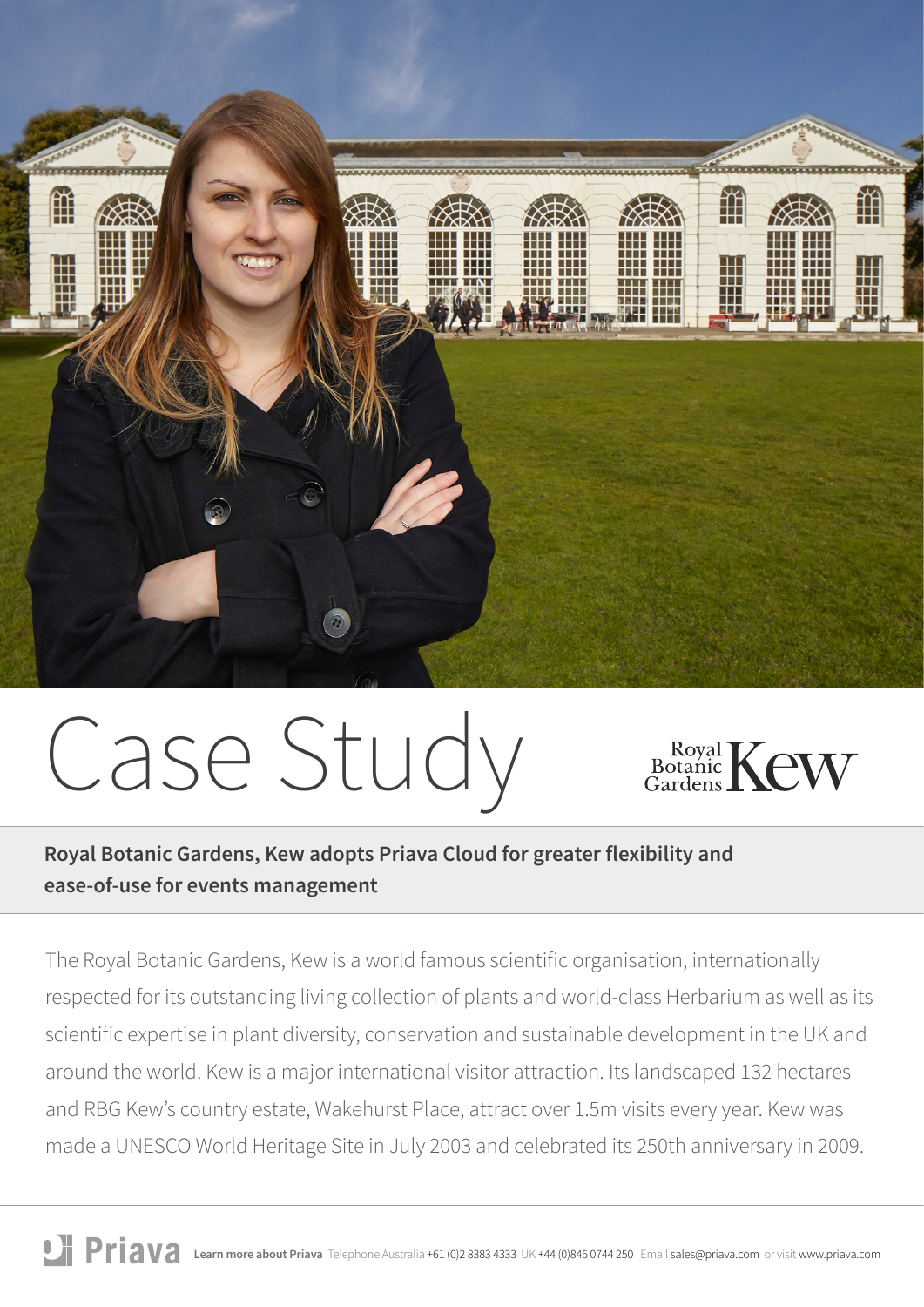

**Royal Botanic Gardens, Kew adopts Priava Cloud for greater flexibility and ease-of-use for events management**

## **Key Challenge – Wanted more flexibility and ease-of-use**

RBG Kew's events team has been established for over 10 years and has grown to 9 people over two locations, Kew Gardens just 10 miles west of central London by the banks of the River Thames and Wakehurst Place, a magnificent Elizabethan Mansion set in 465 acres of country estate midway between London and Brighton. Early growth of RBG Kew as a popular venue for weddings, private parties, gala dinners, conferences and other corporate events led to the adoption of Events Perfect in 2004, which was a substantial improvement over the original manual paper-based system.

The launch of Priava Cloud was a timely answer to the demand for Kew's seven venues across the two locations, with an eighth coming on stream in Spring 2014. RBG Kew is positioned as one of the top venues in the UK and the very high levels of customer service and attention to detail offered by the events team are essential ingredients of Kew's venue and event management proposition. Although Events Perfect did its job well, Kew's events team recognised the potential value of increased levels of flexibility and ease of use afforded by Priava Cloud.

### **Switching to Priava Cloud**

The Kew events team signed up to Priava Cloud many months before the planned transition from the on-premise system in November 2013, primarily to avoid the busy season for events between April and September. The winter season is an extremely busy time for sales especially for the booking of weddings particularly from Christmas to Valentine's Day and beyond.



We've been providing effective venue and event management solutions for more than two decades. When you choose Priava, you are giving your business solutions to problems that are tried and tested.

"The system is very good for reporting and monitoring financials. I have to report regularly to the board to show how we are tracking financially."

### **Greater flexibility and availability**

The team at Kew were particularly keen on the ability to access Priava Cloud from almost any location with access to the Internet from PCs at both locations and, indeed, from laptops out and about and from home. Rachael Proudlock, Event Sales Coordinator at RBG, Kew commented, "this provides us with greater flexibility for all members of our team and, ultimately, a more responsive service to our clients." The team look forward to even greater flexibility using other types of mobile devices in the future.



All our datacentres are ISO 27001 certified with PCI compliant technology infrastructure meeting the PCI Data DSS Level 1 standard. Our EU customers can rest assured Priava complies with the Data Protection Directive and General Data Protection Regulation.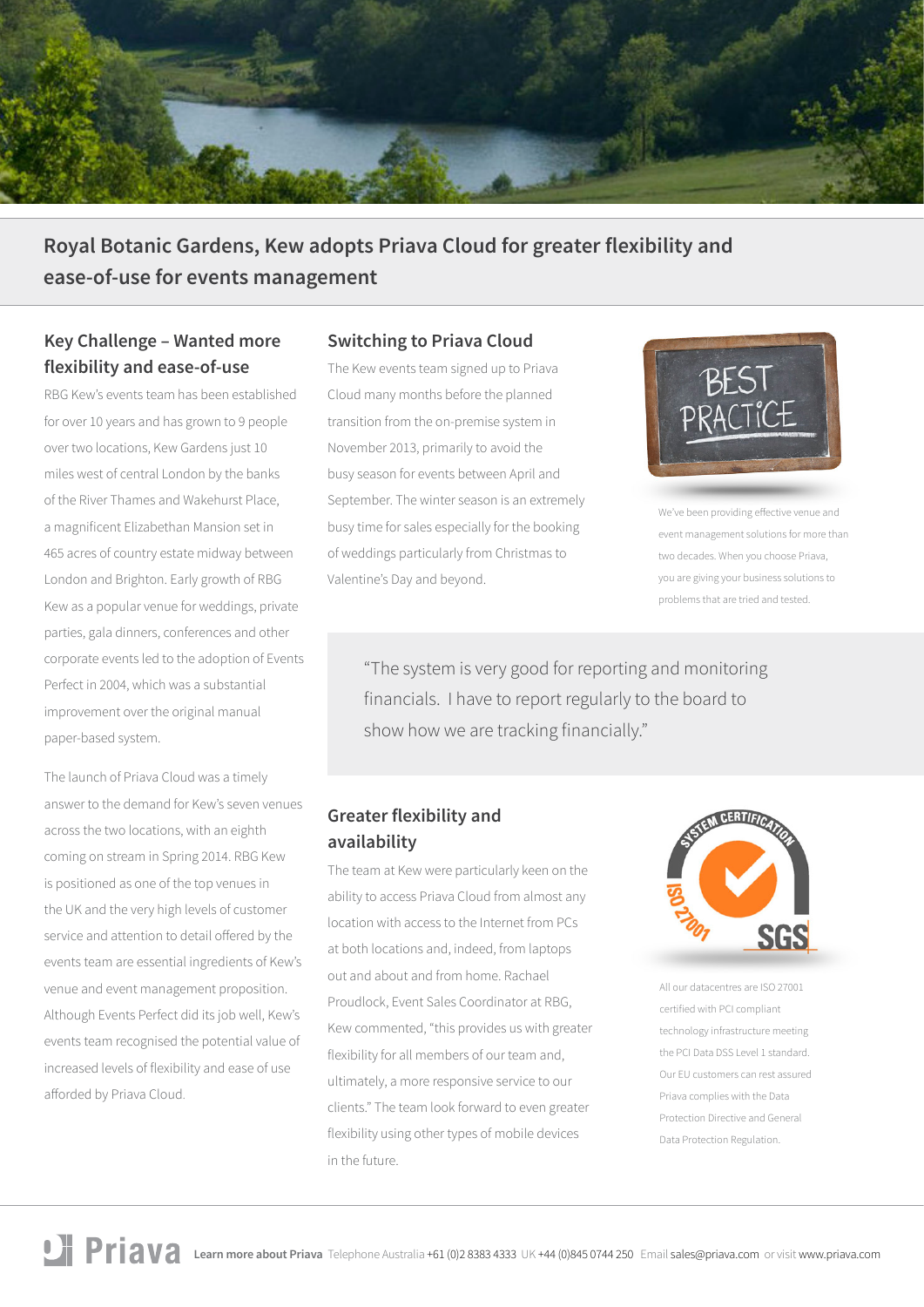# **Supporting High quality services for clients**

The events team manages around 400 separate events per year with the summer months hitting over 40 events, each with up to 230 guests dependent on the type of event and venue. With the goal of ensuring the highest quality of services available to their clients, the Kew team manage almost 30 approved suppliers from catering to lighting & sound production services to AV to music & entertainment to floristry and photography. Details of all current suppliers are maintained within the Priava Cloud system and records are kept of chosen suppliers by event with custom reports produced to ensure all involved with an event are fully informed and prepared.

# **The Cloud Advantage**



Long term support is extremely important to the events team and Priava's commitment to its cloud-based system and its approach to continual improvement of features and functions proved a key consideration in Kew's decision to move to Priava Cloud. For the team, a particularly beneficial aspect of Priava Cloud over the previous on-premise system is that upgrades to the system become transparent as far as everyday business is concerned. Rachael comments "Previously we had to wait for upgrades until the in-house IT team could fit us within their schedule to upgrade software or server hardware. Now software changes happen instantaneously as far as we are concerned and we are completely unaware of the hardware now."

Nevertheless, RBG, Kew's IT team did work closely with Priava prior to going live with the cloud-based system to ensure on-going reliability and security. According to Rachael, "our in-house IT team are very happy with Priava and quite intrigued as to its use of advanced cloud-based technology". Only maintenance of the event team's Internet browsers is an on-going responsibility of the IT team and availability of access to the Internet. On the very few occasions where there has been interruption to the Internet access service, the inherent flexibility of Priava is such that, if necessary, the team can always work from alternate locations thereby strictly limiting the effect of any communications outage on Kew's events business and its clients. "Hot desking facilities within the Gardens can help us too", says Rachael.

### **Perfect reliability**

Internet availability aside, the reliability of Priava Cloud has been perfect from the Kew team's experience. "Availability has been great so far" says Rachael.



### **Smooth transition as planned**

Transition from Events Perfect to Priava Cloud was planned to take place over a one week period including the time to prepare the original database for upload into the new system. This went smoothly and Kew's team were up and running without any real hitch. Priava's UK people were on hand to provide support every step of the way. "They were very helpful" says Rachael, "It always takes a little time to get up to speed with a new system and to understand precisely how it works, but the transition was pretty simple from our point of view."

# **Minimal training saves time and money – New starters are "up and running in no time"**

"Training was very straightforward" according to Rachael. Priava undertook two days of training in total split by job function – sales, operations and finance, and most staff required just one day of training. Rachael says "The system really is easy to use and intuitive. A new starter earlier this year was up and running in no time."

# **'Block booking' feature saves significant time**

Features of the new system that have been particularly useful for Kew's events team include block booking of regular clients over the year. The team use this feature to save significant time and effort entering repeat events into the diary. Team members can then modify individual bookings for special requirements as necessary, producing detailed reports for clients and internal use, quickly and easily.